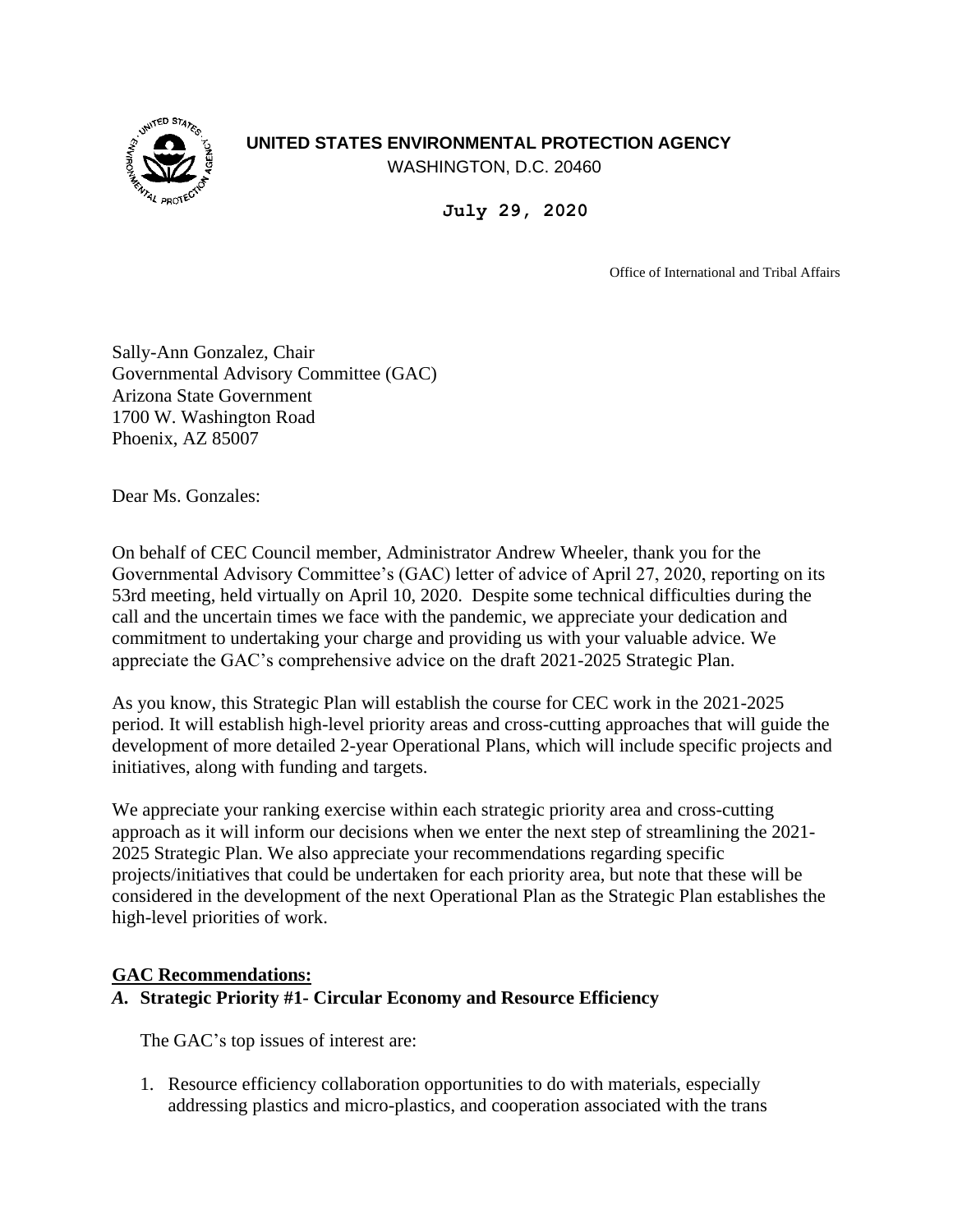boundary movements of plastic waste destined for recovery operations;

- 2. Sustainable production, resource and energy efficiency practices in the private sector; and
- 3. Environmental and social dimensions of agricultural practices (agroecology and other innovative approaches), including alternatives for the chemical control of pests, risk prevention of pesticides and pollinator conservation.

We agree that the establishment of partnerships will be crucial in developing this priority area. Partnerships with industry, research organizations, and others will ensure the most comprehensive results for each topic, and we will evaluate specific collaboration opportunities once particular projects are agreed upon within the next Operational Plan. We agree that greater coordination among diverse groups will enhance the work we implement.

We would like to note that the Department of Energy has been an integral part of our interagency group and has been involved in the development of this Plan, as well as in projects related to their mandate/areas of expertise. We expect to continue such collaboration once the Strategic Plan, and subsequent Operational Plans, are implemented.

# *B.* **Strategic Priority #2- Clean Air, Land and Water**

The GAC's top issues of interest are:

- 1. scientific, technical and policy issues related to improving air quality, including information exchange and regulatory or policy approaches associated with pollutants of mutual concern such as particulate matter (including black carbon), ground-level ozone and its precursors, and methane;
- 2. Comparability, quality, comprehensiveness, timeliness, and accessibility of pollutant release data and information; and
- 3. Adoption of sustainable water practices in key economic sectors

We agree that the CEC has an important role to play in helping reduce smog-forming pollutants and are pleased that this issue is included in the Strategic Plan.

Regarding the issue of sewage infrastructure inadequacies and the Tijuana River Watershed, EPA will be addressing the transboundary water flow issues and sewage pollution infrastructure needs through our US-Mexico binational efforts. These efforts involve eligible public entities as described in Section 821 of the USMCA implementing legislation. Within EPA, the Office of Water's Border Water Infrastructure Program and the Office of International and Tribal Affairs' US-Mexico Border Program are collaborating with the appropriate stakeholders to fulfill the Administrator's directive when the USMCA enters into force.

We agree that water is an invaluable natural resource and are pleased that cooperation on freshwater science, data, and management has been included as an issue of interest in this draft. Specific projects may be developed in upcoming Operational Plans.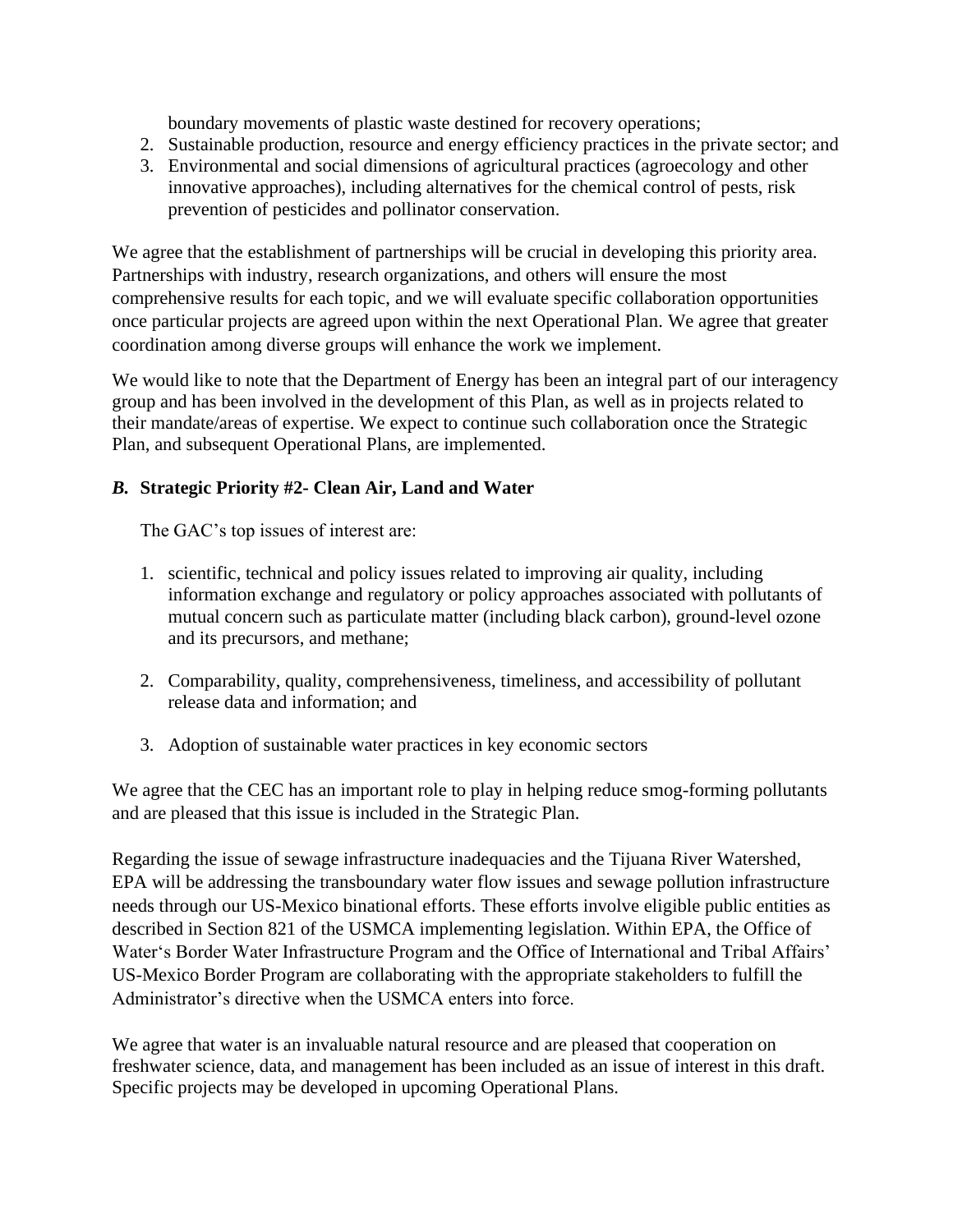## *C.* **Strategic Priority #3- Shared Ecosystems and Species**

The GAC's top issues of interest are:

- 1. Conservation and cooperative management of connected and priority habitats, such as grasslands and wetlands, among others;
- 2. Conservation, restoration, and sustainable management of coastal and marine ecosystems, including sustainable fisheries management, nature-based solutions to address climate impacts to fisheries, tourism, and other economic sectors promoting connectivity and useful monitoring; and
- 3. Effective management of protected areas (terrestrial and marine); conservation and sustainable management of forests, recognizing their role as nature-based solutions to climate variability, the environment and economic benefits derived from trade in sustainably-harvested wood products.

We thank you for identifying the top issues of interest for the GAC. We agree that the issues identified present great opportunities for collaboration and obtaining results and look forward to identifying potential projects and initiatives that could be implemented in future Operational Plans.

## *D.* **Strategic Priority #4- Resilient Communities**

The GAC's top issues of interest are:

- 1. Best practices and lessons learned for green infrastructure and nature-based solutions for sustainable cities;
- 2. Co-benefits of nature-based climate solutions for public health and ecosystems in selected sectors (e.g., urban planning); and
- 3. Environmental and public safety impacts of climatic events, such as economic, infrastructure and agricultural damage due to rising water levels, to improve emergency planning.

Thank you for identifying the issues that are of highest priority to the GAC. We appreciate your feedback regarding the importance of nature-based solutions and ideas concerning specific projects and case studies related to marine protected areas and the North America Protected Areas Network. As mentioned above, specific projects within priorities areas will be developed in the biennial operational plans for the CEC.